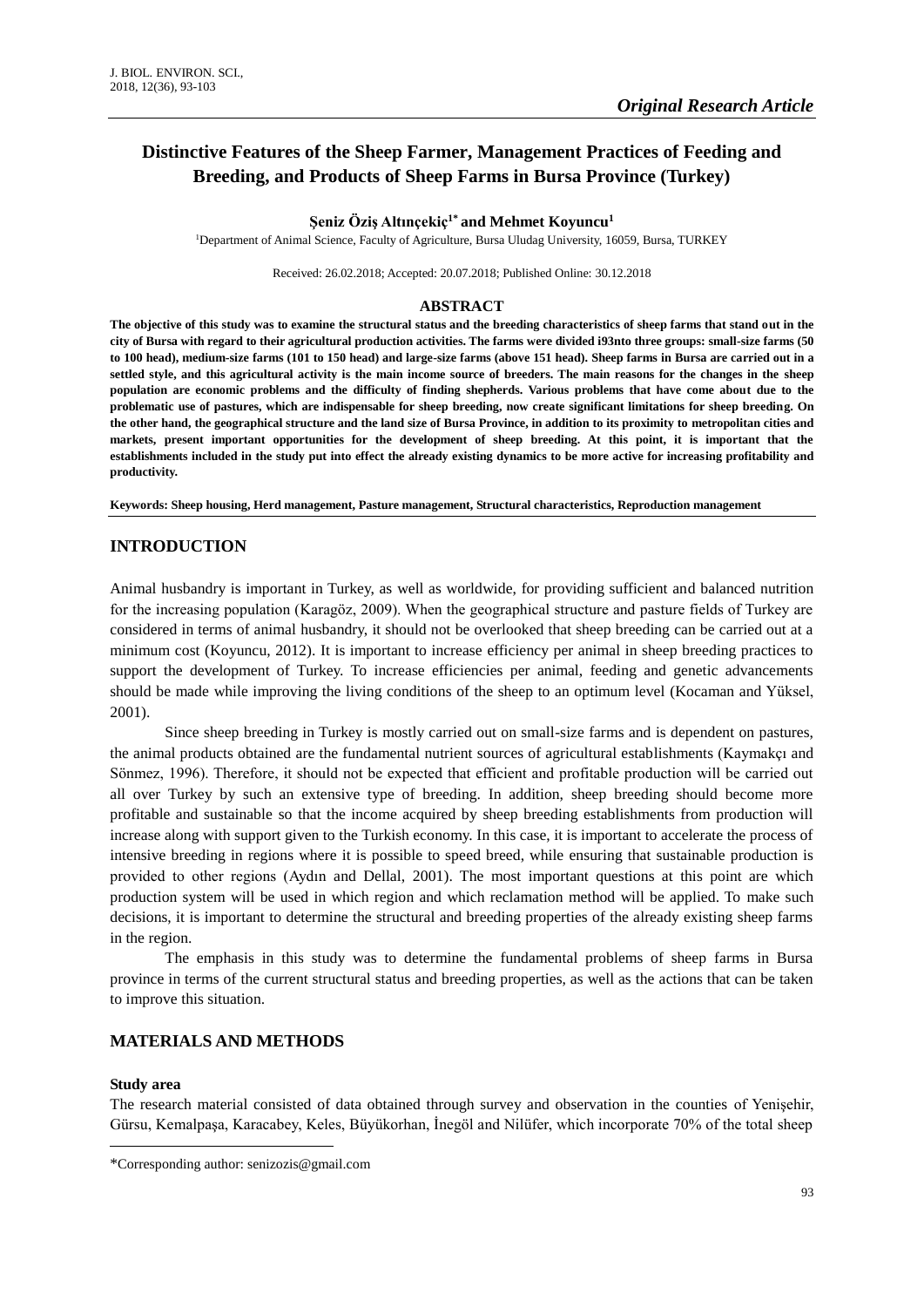population of Bursa Province in Turkey. This province is located in the humid lowland tropics at an altitude of 100 m above sea level, at a longitude 29.04 °E and latitude 40.11 °N (average minimum temperature 10.39 °C, average maximum temperature 21.37 °C, annual rainfall 660.1 mm).

# **Data collection**

The data were acquired via a survey consisting of questions that aim to discover the general characteristics of the sheep farm activities in the Bursa province, the structural characteristics of the sheep farms, the equipment of the sheep farms and the traditional sheep breeding methods. The survey was implemented on a face-to-face basis at relevant farms. Thus, it was possible to validate the consistency between the answers of breeders and the actual conditions at the sheep farms. This fact helped in testing the accuracy of the answers to survey questions.

# **Sample selection**

The research area comprised farms with more than 50 head in 8 counties of Bursa Province; a main population of these farms was registered and 99 sample farms were determined for survey through simple random sampling. During the assessment of the survey results, the farms were classified in consideration of the number of sheep, as follows: small-size farms (50 to 100 head), medium-size farms (101 to 150 head), and large-size farms (more than 150 head).

# **Statistical analysis**

Survey data were calculated as group averages and Fisher's generalized chi-square test were used for the comparisons made between the groups. The categorical variables obtained during the study were expressed with frequency and relevant percentage values. Nominal logistic regression analysis was carried out to determine the independent risk factors. The variables were determined to be significant as a result of the Chi-square significance test and were used as independent variables in the logistic regression analysis carried out to determine whether breeding applications and structural characteristics affect the size of the farm. The analyses of the study were carried out using the SPSS v.22 (SPSS, 2013) statistical package software and the level of significance was taken as  $\alpha$ =0.05.

# **RESULTS AND DISCUSSION**

# **Structural characteristics related with breeding**

It was observed that the people who carry out sheep farm activities in the city of Bursa are middle aged or older (Table 1). The majority of young farmers in the families have migrated to cities, mostly due to economic and social reasons. Moreover, the young farmers who stay are unwilling to continue the sheep breeding activities that were traditionally accepted as an occupation that is passed down from father to son. The fact that the majority of the farmers included in the study are primary school graduates, which can be explained by the high age average of the breeders and the lack of interest of the young population in animal breeding activities. It was determined that the sheep farm farmers have an average experience of over 10 years. This implies that farmers tend to continue the only job they have known and have experience doing since they started sheep breeding while still a child. It was determined by many of the studies that were carried out on this topic that sheep breeding is conducted by breeders with an experience of at least 10 years (Şahin and Yıldırım, 2002; Şahin and Yılmaz, 2008; Alexandre *et al.*, 2009; Katanos *et al.* 2009; Acar and Ayhan, 2012).

| Characteristics    | 50-100 head   | 101-150<br>head | >150<br>head  | p-value                 |
|--------------------|---------------|-----------------|---------------|-------------------------|
| Age of the breeder | $\frac{6}{6}$ | $\frac{0}{0}$   | $\frac{0}{0}$ |                         |
| $\leq 30$          | 6.90          | 3.12            | 10.53         |                         |
| 30-44              | 10.34         | 37.50           | 34.21         | $p_{12} = 0.059$        |
| $45 - 60$          | 55.17         | 46.88           | 55.26         | 0.004<br>$p_{13}=0,001$ |
| $\geq 60$          | 27.59         | 12.50           | 0.00          | $p_{23}=0,098$          |

| <b>Table 1.</b> The characteristics of breeders and farms. |  |
|------------------------------------------------------------|--|
|------------------------------------------------------------|--|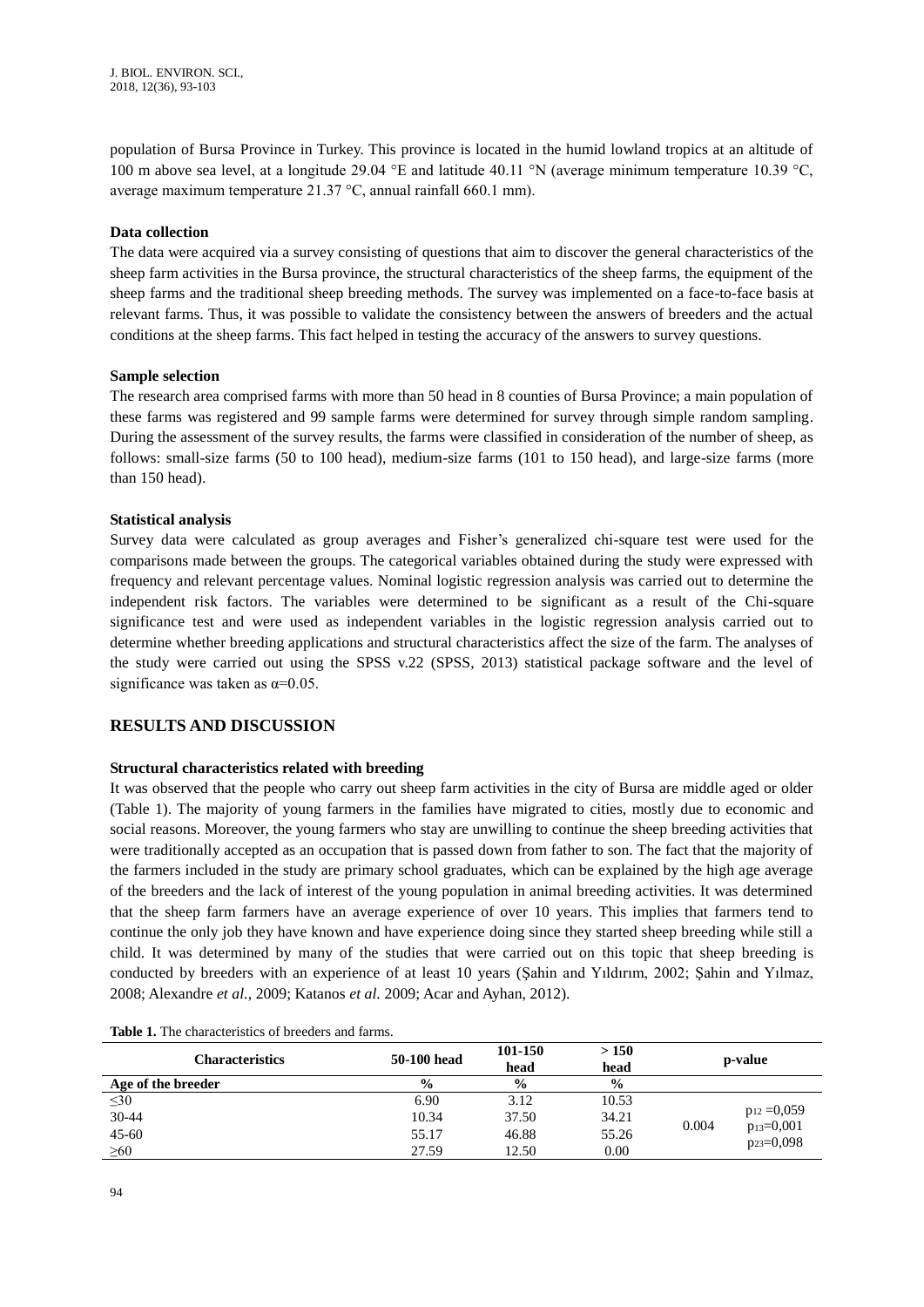| <b>Education</b>                         | $\overline{\frac{0}{0}}$           | $\overline{\frac{0}{0}}$           | $\overline{\frac{0}{0}}$           |       |                        |
|------------------------------------------|------------------------------------|------------------------------------|------------------------------------|-------|------------------------|
| Literature                               | 3.45                               | 0.00                               | 2.63                               |       |                        |
| Primary School                           | 89.65                              | 78.12                              | 76.31                              |       |                        |
| Secondary School                         | 3.45                               | 6.25                               | 10.53                              | 0.549 |                        |
| <b>High School</b>                       | 3.45                               | 15.63                              | 10.53                              |       |                        |
| Experience of sheep breeding (year)      | $\frac{0}{0}$                      | $\frac{0}{0}$                      | $\frac{0}{0}$                      |       |                        |
| $\leq 10$                                | 10.34                              | 9.37                               | 7.90                               |       |                        |
| $10 - 20$                                | 24.14                              | 31.25                              | 21.05                              |       |                        |
| 20-30                                    | 20.69                              | 31.25                              | 21.05                              | 0.864 |                        |
| 30-40                                    | 20.69                              | 12.50                              | 23.68                              |       |                        |
|                                          |                                    |                                    |                                    |       |                        |
| $\geq 40$                                | 24.14                              | 15.63                              | 26.32                              |       |                        |
| <b>Shepherd presence</b>                 | $\mathbf{0}_{\mathbf{0}}^{\prime}$ | $\mathbf{0}_{\mathbf{0}}^{\prime}$ | $\frac{0}{0}$                      |       |                        |
| Yes                                      | 86.20                              | 93.75                              | 100.00                             | 0.064 |                        |
| N <sub>0</sub>                           | 13.80                              | 6.25                               | 0.00                               |       |                        |
| The period of Shepherd                   | $\frac{0}{0}$                      | $\frac{0}{0}$                      | $\frac{0}{0}$                      |       |                        |
| Seasonal                                 | 4.00                               | 3.33                               | 7.89                               |       |                        |
| Permanent                                | 96.00                              | 96.67                              | 92.11                              | 0.149 |                        |
| Shepherd from family or salaried         | $\frac{0}{0}$                      | $\frac{0}{6}$                      | $\mathbf{0}_{\mathbf{0}}^{\prime}$ |       |                        |
|                                          | 80.00                              | 76.67                              | 44.74                              |       | $p_{12} = 0,766$       |
| Family                                   |                                    |                                    |                                    |       |                        |
| Salaried                                 | 20.00                              | 23.33                              | 55.26                              | 0.005 | p <sub>13</sub> =0,005 |
|                                          |                                    |                                    |                                    |       | $p_{23}=0,008$         |
| <b>Reason for sheep breeding</b>         | $\frac{0}{0}$                      | $\frac{0}{0}$                      | $\frac{0}{0}$                      |       |                        |
| Source of income                         | 93.10                              | 96.88                              | 100.00                             | 0.192 |                        |
| Additional income                        | 6.90                               | 3.12                               | 0.00                               |       |                        |
| Did the number of sheep increase in the  |                                    |                                    |                                    |       |                        |
| past 5 years?                            | $\frac{0}{0}$                      | $\frac{0}{0}$                      | $\frac{0}{0}$                      |       |                        |
| Yes                                      | 65.52                              | 87.50                              | 81.58                              |       |                        |
| N <sub>0</sub>                           | 34.48                              | 12.50                              | 18.42                              | 0.096 |                        |
| Reasons for the increasing number of     |                                    |                                    |                                    |       |                        |
|                                          | $\frac{0}{0}$                      | $\frac{0}{0}$                      | $\frac{0}{0}$                      |       |                        |
| sheep                                    |                                    |                                    |                                    |       |                        |
| Income                                   | 78.95                              | 85.71                              | 61.30                              |       |                        |
| Sufficient support                       | 0.00                               | 3.57                               | 3.22                               | 0.085 |                        |
| Ease of credits                          | 5.26                               | 0.00                               | 0.00                               |       |                        |
| Own preference                           | 15.79                              | 10.71                              | 35.48                              |       |                        |
| Reasons why the number of sheep did not  | $\frac{0}{0}$                      | $\frac{0}{0}$                      | $\frac{0}{0}$                      |       |                        |
| increase                                 |                                    |                                    |                                    |       |                        |
| Lack of shepherd                         | 40.00                              | 0.00                               | 28.57                              |       |                        |
| Decrease of income                       | 40.00                              | 75.00                              | 42.85                              |       |                        |
| Insufficient government funds            | 0.00                               | 25.00                              | 14.29                              | 0.534 |                        |
| Decrease of income + Insufficient        |                                    |                                    |                                    |       |                        |
| government funds                         | 20.00                              | 0.00                               | 14.29                              |       |                        |
|                                          |                                    |                                    |                                    |       |                        |
| Source of knowledge                      | $\mathbf{O}_\mathbf{0}$            | $\frac{0}{6}$                      | $\frac{1}{2}$                      |       |                        |
| Family                                   | 48.28                              | 43.75                              | 68.42                              |       |                        |
| Newspapers-TV                            | $0.00\,$                           | 9.38                               | 7.90                               |       |                        |
| <b>District Directorates</b>             | 37.93                              | 21.87                              | 18.42                              | 0.097 |                        |
| Fairs                                    | 3.45                               | 6.25                               | $0.00\,$                           |       |                        |
| Newspapers-TV+ District Directorates     | 10.34                              | 18.75                              | 5.26                               |       |                        |
| Membership of any organization           | $\overline{\frac{0}{6}}$           | $\frac{0}{6}$                      | $\overline{\frac{0}{0}}$           |       |                        |
| Yes                                      | 82.76                              | 100.00                             | 100.00                             |       | $p_{12} = 0,020$       |
|                                          |                                    |                                    |                                    | 0.002 | p <sub>13</sub> =0,012 |
| $\rm No$                                 | 17.24                              | 0.00                               | 0.00                               |       | $p_{23} = -$           |
| Membership of agricultural organizations | $\overline{\frac{0}{0}}$           | $\overline{\frac{0}{0}}$           | $\overline{\frac{0}{0}}$           |       |                        |
|                                          | 58.33                              | 34.37                              | 28.95                              |       |                        |
| Union                                    |                                    |                                    |                                    |       |                        |
| Cooperative                              | 4.17                               | $0.00\,$                           | $0.00\,$                           |       |                        |
| Chamber of Agriculture                   | 8.33                               | 6.25                               | 5.26                               |       | $p_{12} = 0,024$       |
| All three                                | 12.50                              | 21.88                              | 36.84                              | 0.017 | p <sub>13</sub> =0,012 |
| Union+Chamber of Agriculture             | $0.00\,$                           | 37.50                              | 23.68                              |       | p <sub>23</sub> =0,404 |
| Union+Cooperative                        | 8.33                               | $0.00\,$                           | 5.26                               |       |                        |
| Cooperative+ Chamber of Agriculture      | 8.33                               | $0.00\,$                           | $0.00\,$                           |       |                        |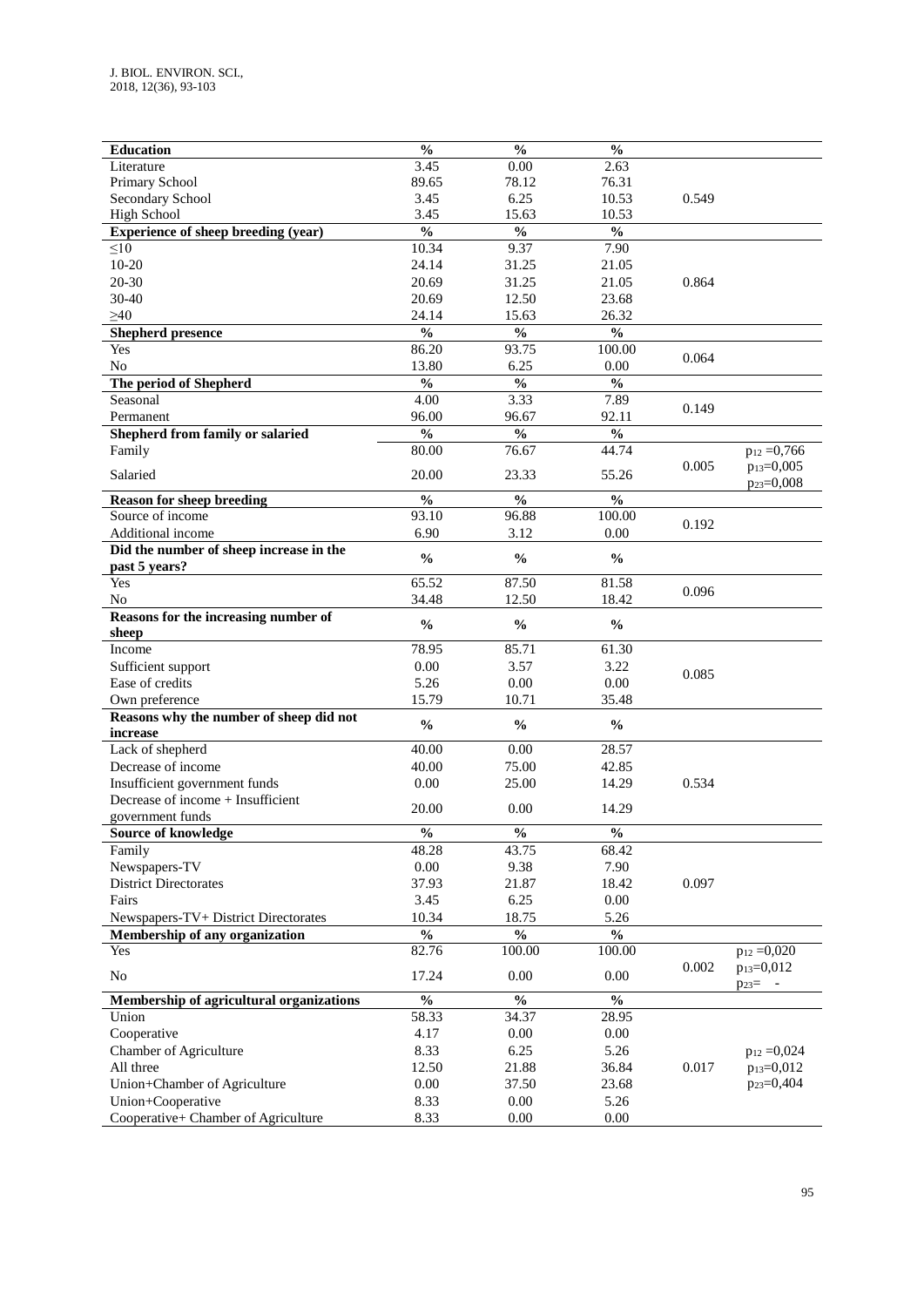Most of the farms use shepherds. Six farmers of small- and medium-size farms have stated that they do not employ any shepherds and that they work as shepherds themselves. Whereas shepherding activities are carried out mostly by family members on small- and medium-size farms, large-size farms employ shepherds since the increased number of animals requires more labor. The shepherds on all farms generally work permanently, and seasonal employment is very rare. Such demands occur during labor-intensive periods, such as birth, milking, etc.

Sheep breeding activities in Bursa province have been integrated with daily life and have a structure in which profitability is of secondary importance behind meeting the demands of the family. In general, sheep breeding is the only source of income for the families at the establishments included in the study. This result is in accordance with previous studies carried out by various researchers in which it the data showed that sheep breeding is the fundamental source of income and employment for the people of the region and that sheep breeding is carried out to provide for the family rather than for commercial enterprise (Dellal *et al.*, 2002; Aysan Dayan, 2007; Alexandre *et al.*, 2009; Durmuş, 2010; Karaman *et al.*, 2012). On the other hand, the result differs from the expression stating that sheep breeding is mostly carried out for seasonal income (Şişman *et al.*, 2009). The majority of the breeders included in the study indicated that the number of sheep increased during the past 5 years. The stated reason for the increase in the number of sheep for all farms is most commonly an increase in earned income. Whereas small- and medium-size farm owners state that animal breeding can results in increased profitability when the number of animals is increased, large-size farms indicated that efficiency per animal increases due to the an increased number of animals, which thus increases the profit margin. On the other hand, small-size farms owners indicated that the reason for the decrease in the number of sheep in the past 5 years was being unable to find the time to work as shepherds, because they needed to carry out agricultural activities as well. Meanwhile, medium-size farms indicated that the reason for the decrease in the number in sheep was due to the increase in prices of fodder in addition to the low milk, meat and wool prices. Large-size farms indicated that the reason for the decrease in the number in sheep was due to difficulties in finding shepherds. Similarly, it was proposed by Dellal *et al.* (2002), Öztürk (2011), and Aksoy and Yavuz (2012) that the number of animals has decreased in recent years due to the insufficiency of pastures and meadows, lack of profit, decrease in the number of individuals who work in this field and difficulties in finding shepherds to hire. At all the examined establishments, information related to sheep breeding is passed down from parents and continued on in the next generation of farmers, and this information is accepted as both sufficient and more reliable in comparison with other sources of knowledge. In this scope, there is a very small number of farm owners who state that they acquire information through the District Directorates of Agriculture as well as through fairs, newspapers, and TV. It was determined that all medium- and large-size farms, along with 82.76% of the small-size farms, were members of an agricultural organization. The consciousness to become a member of an agricultural organization increases as the size of the farm increases. Based on the data acquired, it was realized that sheep breeders are aware of the importance of agricultural organizations and that they give importance to this. It was observed that the ratio of farms that became members of the Union decreased with increasing farm capacity. On the other hand, it was observed that farms preferred to become members of all three agricultural organizations (Union, Chamber of Agriculture and Cooperative) as their capacities increased.

#### **Characteristics of rangeland use and the forage plants and grains**

It was determined that all farms included in the study benefited from the current rangeland areas in the region and that mostly public property rangeland is used as the source of rangeland. It was observed that the use of rangelands by the farms included in the study was not less than 5 months and that rangelands were used mostly for approximately 8 months (Table 2).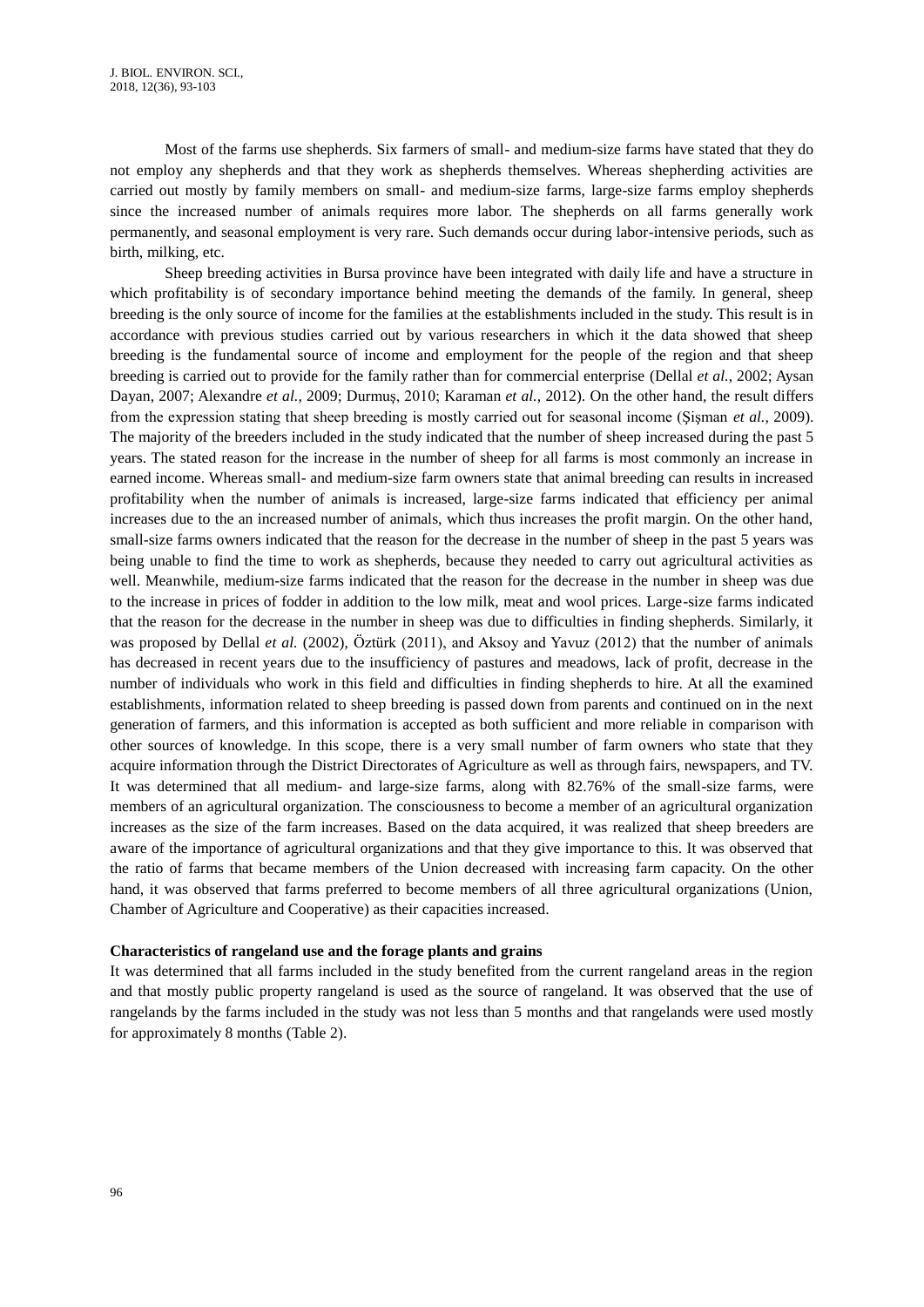**Table 2.** Characteristics related with pasture.

| <b>Characteristics</b>                   | 50-100                             | 101-150                            | >150              |       | p-value                                          |
|------------------------------------------|------------------------------------|------------------------------------|-------------------|-------|--------------------------------------------------|
|                                          | head                               | head                               | head              |       |                                                  |
| The same pasture is used always          | $\overline{\frac{0}{0}}$           | $\frac{0}{0}$                      | $\frac{0}{0}$     |       |                                                  |
| Yes                                      | 100.00                             | 100.00                             | 100.00            |       |                                                  |
| No                                       | 0.00                               | 0.00                               | 0.00              |       |                                                  |
| <b>Pasture using duration (Months)</b>   | $\overline{\frac{0}{0}}$           | $\mathbf{0}_{\mathbf{0}}^{\prime}$ | $\frac{0}{6}$     |       |                                                  |
| 5                                        | 13.79                              | 3.13                               | 5.26              |       |                                                  |
| 6                                        | 3.45                               | 9.38                               | 5.26              |       |                                                  |
| 7                                        | 0.00                               | 0.00                               | 10.53             |       | $p_{12} = 0,050$                                 |
| 8                                        | 55.17                              | 28.12                              | 28.95             | 0.036 | $p_{13}=0,125$                                   |
| 9                                        | 3.45                               | 0.00                               | 13.16             |       | $p_{23}=0,134$                                   |
| 10                                       | 6.90                               | 15.62                              | 5.26              |       |                                                  |
| 11                                       | 0.00                               | 6.25                               | 5.26              |       |                                                  |
| 12                                       | 17.24                              | 37.50                              | 26.32             |       |                                                  |
| Daily grazing duration (Hours)           | $\overline{\frac{0}{0}}$           | $\overline{\frac{0}{0}}$           | $\frac{0}{6}$     |       |                                                  |
| 5                                        | 6.90                               | 3.13                               | 7.89              |       |                                                  |
| $\sqrt{6}$                               | 3.45                               | 6.25                               | 5.26              |       |                                                  |
| 7                                        | 0.00                               | 3.13                               | 7.89              |       |                                                  |
| 8                                        | 3.45                               | 3.13                               | 5.26              | 0.868 |                                                  |
| 10                                       | 6.90                               | 12.50                              | 5.26              |       |                                                  |
| 12                                       | 10.34                              | 21.87                              | 18.42             |       |                                                  |
| 12 hours in summer $+5$ hours in winter  | 68.96                              | 50.00                              | 50.00             |       |                                                  |
| Is the pasture sufficient?               | $\frac{0}{0}$                      | $\frac{0}{0}$                      | $\frac{0}{0}$     |       |                                                  |
| Yes                                      | 93.10                              | 84.37                              | 71.05             | 0.061 |                                                  |
| No                                       | 6.90                               | 15.63                              | 28.95             |       |                                                  |
| Reason why the pasture is not sufficient | $\overline{\frac{0}{0}}$           | $\frac{0}{0}$                      | $\frac{0}{0}$     |       |                                                  |
| It was not used regularly in the past    | 50.00                              | 100.00                             | 54.55             |       |                                                  |
| It was used for different purposes       | 50.00                              | 0.00                               | 9.09              | 0.189 |                                                  |
| Insufficient care and irrigation         | 0.00                               | 0.00                               | 36.36             |       |                                                  |
| <b>Additional feeding presence</b>       | $\overline{\frac{0}{0}}$           | $\overline{\frac{0}{0}}$           | $\frac{0}{0}$     |       |                                                  |
| Yes                                      | 93.10                              | 96.87                              | 86.84             | 0.296 |                                                  |
| No                                       | 6.90                               | 3.13                               | 13.16             |       |                                                  |
| <b>Supplement feeding periods</b>        | $\frac{0}{6}$                      | $\frac{0}{6}$                      | $\frac{0}{0}$     |       |                                                  |
| Insemination                             | 0.00                               | 3.23                               | $\overline{0.00}$ |       |                                                  |
| Pregnation                               | 7.41                               | 6.45                               | 9.09              |       |                                                  |
| Birth                                    | 37.04                              | 35.48                              | 18.20             |       |                                                  |
| Milking                                  | 3.70                               | 0.00                               | 0.00              | 0.115 |                                                  |
| Insemination+Pregnation                  | 0.00                               | 0.00                               | 3.03              |       |                                                  |
| Insemination+Birth                       | 0.00                               | 3.23                               | 3.03              |       |                                                  |
| Continuous                               | 29.63                              | 19.35                              | 36.36             |       |                                                  |
| Water source at the pasture              | $\mathbf{0}_{\mathbf{0}}^{\prime}$ | $\mathbf{0}_{\mathbf{0}}^{\prime}$ | $\frac{0}{6}$     |       |                                                  |
| Municipal water                          | 13.79                              | 6.25                               | 28.95             |       | $p_{12} = 0,411$                                 |
| Underground water                        | 86.21                              | 93.75                              | 71.05             | 0.036 | p <sub>13</sub> =0,140<br>p <sub>23</sub> =0,015 |

The reasons for being able to use the rangeland for long periods of time, such as eight months, were determined as good weather and the short distance between the farms and the rangelands. The duration of grazing at the rangeland during the day for all farms was not less than 5 hours, both in winter and in summer, and it was observed that this duration could increase up to 12 hours. All farms included in the study benefited from the rangelands during the day, mostly as 12 hours during the summer +5 hours during the winter. The times for going out to and returning from the rangeland change according to the seasons, and the sheep go out at later times and return earlier in the winter. The sufficiency of the rangelands was evaluated by the breeders according to whether the rangeland is covered with plants. Breeders mostly think that the rangeland they use is sufficient for their sheep. On the other hand, it was stated that the rangelands become insufficient as the number of animals in the farm increases. This is an issue that worries the farms that want to increase the number of their animals. The fact that the ratio of additional grazing of the sheep in all farms exceeds 85% is different from the statements of Dellal *et al.*. (2002), Altıoğlu (2007), Aysan Dayan (2007) indicated that there is no need for flushing when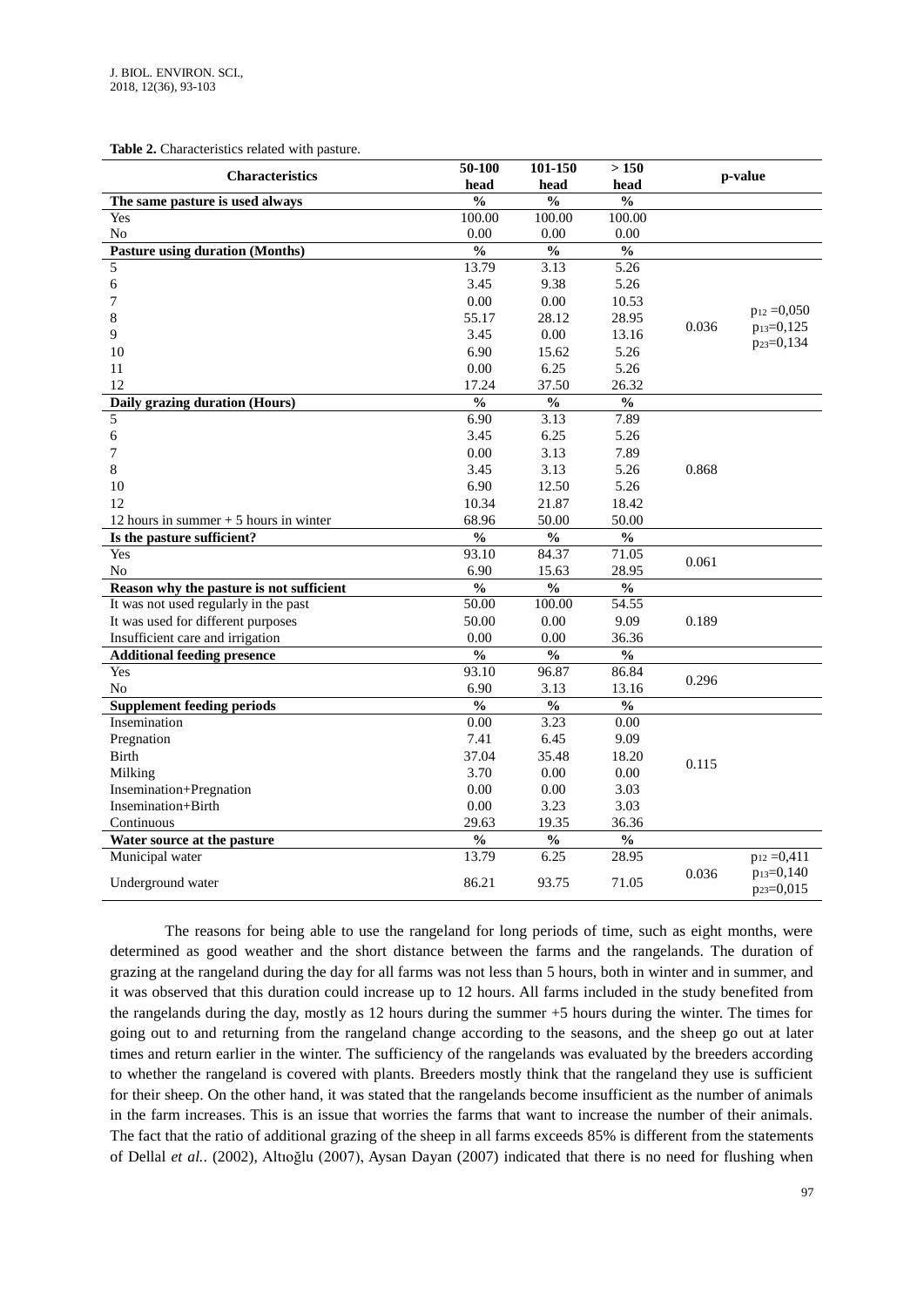the sheep are in the rangeland. It can be stated that this difference is related to the current composition of the rangeland in the region. The fact that flushing is carried out mostly during the birth is an indication that sheep breeders are aware of feeding during this period. Similarly, whereas breeders in the Kırıkkale, Şanlıurfa and Adana provinces indicated that they carry out flushing during breeding or during birth (Bostancı, 2006; Altıoğlu, 2007; Özkan, 2008), breeders in the Çanakkale province stated that they do not carry out any flushing activities (Tölü *et al.*, 2007).

Farms generally make use of underground waters as a source of water for the rangelands in the districts. Since the rangelands used by large-size farms are closer to the villages, there is a greater use of municipal water. Even though the plants change according to the size of the sheep farms, the types of plants that are cultivated do not change, and mostly barley, wheat and corn are cultivated. These products are preferred, since they are annual forage and do not require high amounts of irrigation; however, clover, which is an important source of coarse fodder, cannot be cultivated sufficiently due to the demands for irrigation and labor.

### **Animal breeding applications**

Breeding is carried out freely on all sheep farms, and there is no farm that carries out controlled breeding. Efforts to refrain from applications that require additional labor, especially for sheep breeding activities and ones that are carried out under extreme conditions, are also reflected in breeding applications. These efforts are in parallel with various different studies (Kaymakçı *et al.*, 1999; Dellal *et al.*, 2002; Altıoğlu, 2007; Aysan Dayan, 2007; Alexandre *et al.*, 2009; Alkan *et al.*, 2013). The examined sheep farms have different preferences with regard to breeding periods (Table 3).

| <b>Characteristics</b>                              | 50-100<br>head | 101-150 head                       | >150<br>head  |         | p-value                                                      |
|-----------------------------------------------------|----------------|------------------------------------|---------------|---------|--------------------------------------------------------------|
| <b>Breeding season</b>                              | $\frac{0}{0}$  | $\frac{0}{0}$                      | $\frac{0}{0}$ |         |                                                              |
| March                                               | 0.00           | 6.25                               | 5.26          |         |                                                              |
| April                                               | 0.00           | 25.00                              | 13.16         |         |                                                              |
| May                                                 | 0.00           | 9.37                               | 10.53         |         |                                                              |
| June                                                | 6.90           | 3.13                               | 2.63          | < 0.001 | $p_{12} < 0,001$                                             |
| July                                                | 3.45           | 21.87                              | 7.90          |         | $p_{13}=0,024$                                               |
| August                                              | 17.24          | 15.62                              | 5.26          |         | p <sub>23</sub> =0,105                                       |
| September                                           | 0.00           | 0.00                               | 5.26          |         |                                                              |
| October                                             | 0.00           | 3.13                               | 0.00          |         |                                                              |
| Always in the stock                                 | 72.41          | 21.87                              | 50.00         |         |                                                              |
| Duration of the rams in the herd                    | $\frac{0}{0}$  | $\frac{0}{0}$                      | $\frac{0}{0}$ |         |                                                              |
| Always in the stock                                 | 72.41          | 15.62                              | 50.00         |         |                                                              |
| Throughout the breeding season                      | 27.59          | 84.38                              | 50.00         | < 0.001 | $p_{12} < 0,001$<br>$p_{13}=0,064$<br>p <sub>23</sub> =0,003 |
| <b>Weaning age (Months)</b>                         | $\frac{0}{0}$  | $\frac{0}{0}$                      | $\frac{0}{0}$ |         |                                                              |
| $\mathbf{2}$                                        | 13.79          | 6.52                               | 2.63          |         |                                                              |
| 4                                                   | 72.41          | 84.37                              | 86.84         | 0.551   |                                                              |
| 6                                                   | 13.79          | 9.38                               | 10.53         |         |                                                              |
| Supplementary feeding for the lambs                 | $\frac{0}{0}$  | $\frac{0}{0}$                      | $\frac{0}{0}$ |         |                                                              |
| Yes                                                 | 93.10          | 96.87                              | 92.10         |         |                                                              |
| N <sub>o</sub>                                      | 6.90           | 3.13                               | 7.90          | 0.689   |                                                              |
| <b>Supplementary feeding times</b>                  | $\frac{0}{0}$  | $\frac{0}{0}$                      | $\frac{0}{0}$ |         |                                                              |
| 15-20 days old                                      | 40.74          | 45.16                              | 68.57         | 0.058   |                                                              |
| 30-40 days old                                      | 59.26          | 54.84                              | 31.43         |         |                                                              |
| The criteria for supplementary feeding of the lambs | $\frac{0}{0}$  | $\mathbf{0}_{\mathbf{0}}^{\prime}$ | $\frac{0}{0}$ |         |                                                              |
| General appearance of the animal                    | 17.24          | 21.87                              | 23.68         |         |                                                              |
| Pasture conditions                                  | 72.41          | 68.75                              | 55.26         | 0.248   |                                                              |
| Factory fodder                                      | 0.00           | 3.13                               | 15.80         |         |                                                              |
| Economic conditions                                 | 10.35          | 6.25                               | 5.26          |         |                                                              |

**Table 3.** Management practices in farms.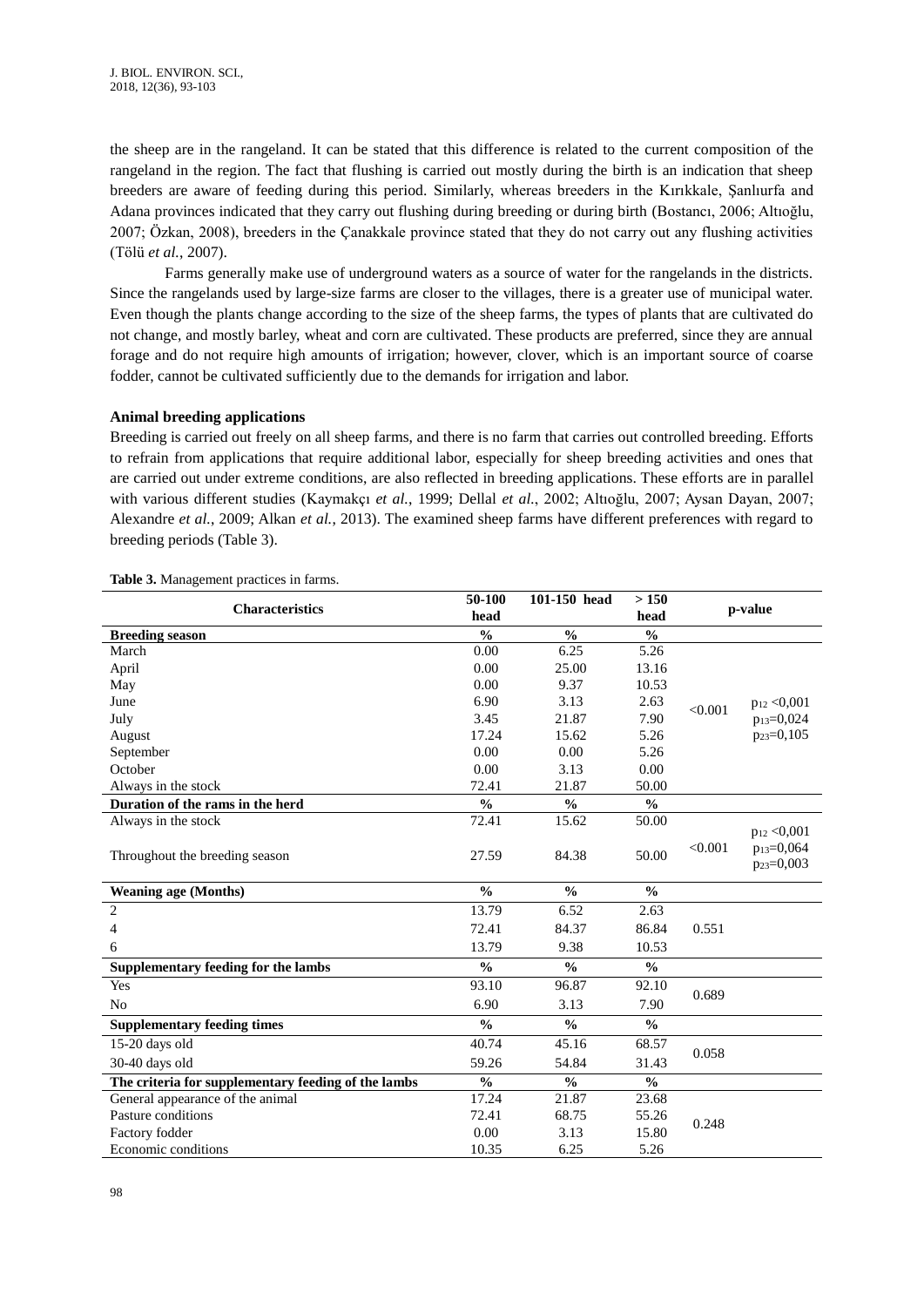| Taking care of motherless lambs                 | $\frac{0}{0}$            | $\frac{0}{0}$            | $\overline{\frac{0}{0}}$ |       |                                                  |
|-------------------------------------------------|--------------------------|--------------------------|--------------------------|-------|--------------------------------------------------|
| Hand feeding                                    | 82.76                    | 71.88                    | 71.05                    | 0.669 |                                                  |
| Other mothers                                   | 10.34                    | 21.87                    | 23.70                    |       |                                                  |
| <b>B</b> oth                                    | 6.90                     | 6.25                     | 5.26                     |       |                                                  |
| Separation of the male and female lambs         | $\overline{\frac{0}{0}}$ | $\overline{\frac{0}{0}}$ | $\frac{0}{0}$            |       |                                                  |
| Yes                                             | 20.69                    | 59.38                    | 57.89                    |       |                                                  |
|                                                 |                          |                          |                          |       | $p_{12} = 0,002$                                 |
| N <sub>o</sub>                                  | 79.31                    | 40.62                    | 42.11                    | 0.003 | p <sub>13</sub> =0,002<br>p <sub>23</sub> =0,900 |
| Time of separation of the male and female lambs | $\frac{0}{0}$            | $\frac{0}{0}$            | $\frac{0}{0}$            |       |                                                  |
| 4 months old                                    | 66.66                    | 89.47                    | 72.73                    |       |                                                  |
| 5 months old                                    | 16.67                    | 5.26                     | 9.09                     | 0.492 |                                                  |
| 6 months old                                    | 16.67                    | 5.26                     | 18.18                    |       |                                                  |
| <b>Mother milking status</b>                    | $\overline{\frac{0}{0}}$ | $\overline{\frac{0}{0}}$ | $\overline{\frac{0}{0}}$ |       |                                                  |
| Yes                                             | 27.59                    | 21.87                    | 36.84                    |       |                                                  |
| N <sub>0</sub>                                  | 72.41                    | 78.13                    | 63.16                    |       |                                                  |
| <b>Milking duration</b>                         | $\frac{0}{0}$            | $\frac{0}{0}$            | $\frac{0}{0}$            |       |                                                  |
| 2 months                                        | 62.50                    | 42.86                    | 50.00                    |       |                                                  |
| 3 months                                        | 25.00                    | 42.86                    | 21.43                    |       |                                                  |
| 4 months                                        | 12.50                    | 14.28                    | 14.29                    |       |                                                  |
| 5 months                                        | 0.00                     | 0.00                     | 7.14                     |       |                                                  |
| 6 months                                        | 0.00                     | 0.00                     | 7.14                     |       |                                                  |
| <b>Fattening Program</b>                        | $\frac{0}{0}$            | $\frac{0}{0}$            | $\overline{\frac{0}{0}}$ |       |                                                  |
| Yes                                             | 100.00                   | 100.00                   | 94.74                    |       |                                                  |
| N <sub>o</sub>                                  | 0.00                     | 0.00                     | 5.26                     | 0.349 |                                                  |
| <b>Fattening application method</b>             | $\frac{0}{0}$            | $\frac{0}{0}$            | $\frac{0}{0}$            |       |                                                  |
| Lamb fattening                                  | 27.59                    | 21.87                    | 22.22                    |       |                                                  |
| Yearling                                        | 0.00                     | 0.00                     | 0.00                     |       |                                                  |
| Slaughter fattening                             | 24.13                    | 21.87                    | 25.00                    | 0.976 |                                                  |
| Lamb fattening +slaughter fattening             | 48.28                    | 56.26                    | 52.78                    |       |                                                  |
| Type of fodder used in fattening                | $\frac{0}{0}$            | $\frac{0}{0}$            | $\frac{0}{0}$            |       |                                                  |
| Only fodder in the farm                         | 0.00                     | 3.13                     | 0.00                     |       |                                                  |
| Only pasture                                    | 0.00                     | 0.00                     | 0.00                     |       |                                                  |
| Only factory fodder                             | 3.45                     | 0.00                     | 2.78                     |       |                                                  |
| Pasture $+$ farm sources                        | 44.83                    | 50.00                    | 30.55                    | 0.685 |                                                  |
| Farm sources + Factory fodder                   | 0.00                     | 0.00                     | 2.78                     |       |                                                  |
| Pasture + Factory fodder                        | 20.69                    | 15.62                    | 27.78                    |       |                                                  |
| Combination of all three                        | 31.03                    | 31.25                    | 36.11                    |       |                                                  |
| Age for first use as breeders                   | $\overline{\frac{0}{0}}$ | $\frac{0}{6}$            | $\overline{\frac{0}{0}}$ |       |                                                  |
| $<$ 12 months old                               | 24.14                    | 3.13                     | 21.05                    |       |                                                  |
| 12 months old                                   | 51.72                    | 68.75                    | 63.16                    |       |                                                  |
| 15 months old                                   | 17.24                    | 21.87                    | 10.53                    |       |                                                  |
| 18 months old                                   | 6.90                     | 6.25                     | 5.26                     |       |                                                  |

One of the most important reasons for holding the ram in the herd all year long is to accelerate the reimpregnation of the sheep after birth to cut down the additional labor for keeping the ram at a separate location. The data acquired for the duration of keeping the ram in the herd overlap with those of Çetin and Koyuncu (2000), Dellal *et al.* (2002), Özkan (2008), Bilginturan and Ayhan (2009). The fact that there is no standard breeding period application in the farms and keeping the ram in the herd all year long generally result in the spreading out of all births over the entire year. Similarly, there are various studies which indicate that, over a long period of time, birth takes place in different months of the year (Dellal *et al.*, 2002; Tölü *et al.*, 2007; Özkan, 2008).

The sheep on all examined farms are weaned generally when they are 4 months old (Table 3), which is similar to studies that indicate that sheep are weaned generally when they are 4 months old (Karaca *et al.*, 1996; Altıoğlu, 2007; Kılıç *et al.*, 2013), as although there are studies that indicate shorter weaning times (Kaymakçı *et al.*, 1999; Dellal *et al.*, 2002; Bostancı, 2006; Tölü *et al.*, 2007). Alexandre *et al.* (2009) indicate that weaning times of less than two months or greater than three months have negative effects on the nourishing performance of the lambs. The status of the rangeland is the most important and prominent criterion for determining the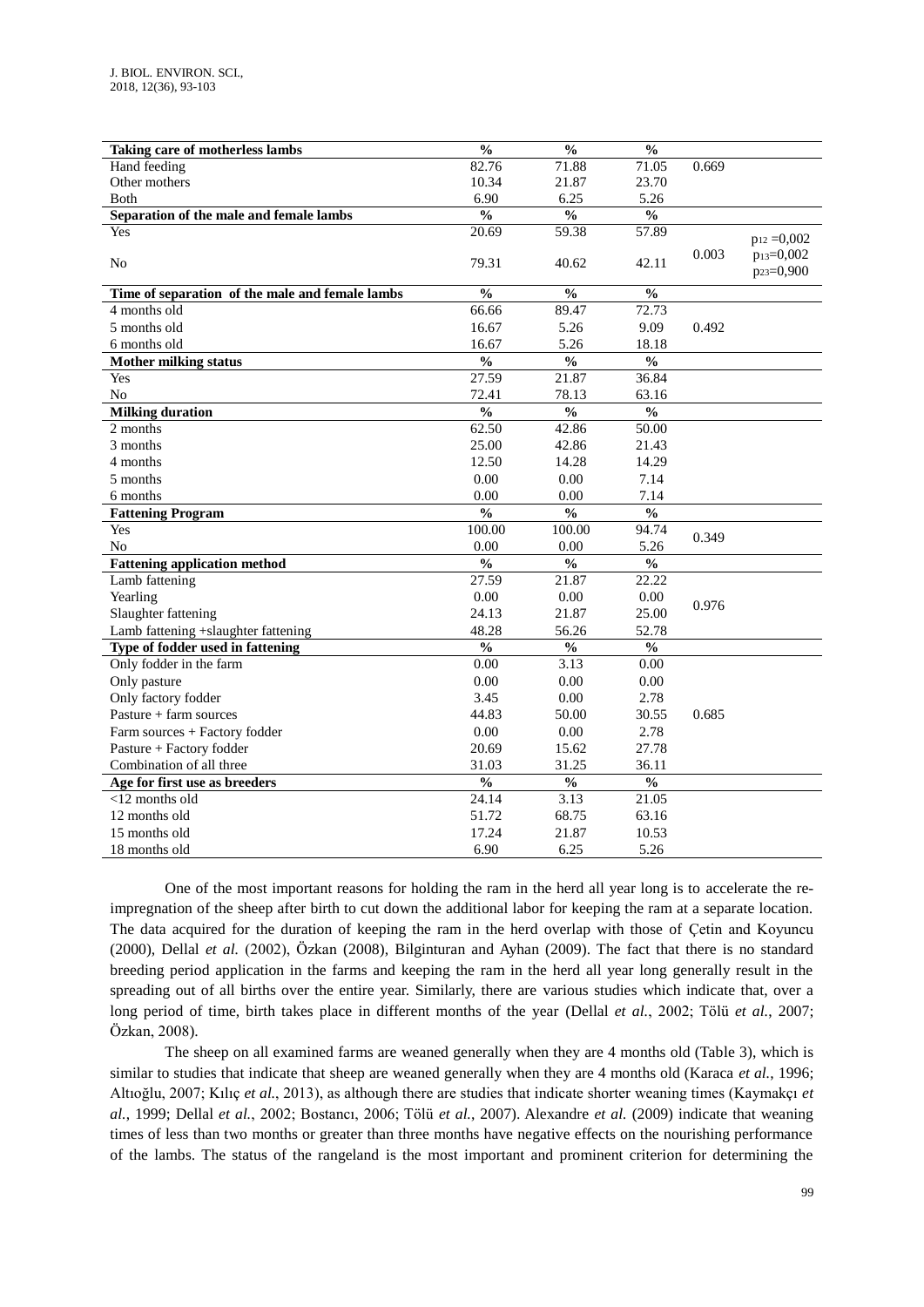nutritional program of the lambs in the establishments that carry out flushing activities. Breeders in all farms are sensitive with regard to taking care of the orphan lambs, and they either feed the lambs by hand or try to make them adjust to different mothers. Breeders that separate male and female lambs generally wean them when they are 4 months old, after which they sell all the male lambs and add the female lambs to the flock as breeders. Castration, tail cutting and dehorning applications are carried out on none of the farms included in this study. Milking is not carried out on the majority of the farms examined. The breeders state the reasons for this as the fact that the milk of the sheep is sufficient only for their lambs, that milking requires labor and time and that milk is cheap. The lambs at the farms where milking is carried out are milked after they are weaned, and they are milked mostly for a period of approximately 2–3 months. Milking is carried out by hand by the family members once per day before the sheep are taken to the rangeland in the morning. None of the farms has a separate milking location, and the person who takes the sheep for milking has to restrain the sheep throughout the milking process. Çetin and Koyuncu (2000), Bostancı (2006) have determined similar results for milking, whereas there are also studies that indicate that the suckling and milking operations are carried out simultaneously (Karaca *et al.*, 1996; Dellal *et al.*, 2002; Aysan Dayan, 2007; Özkan, 2008). The fattening application is carried out as directed to the sheep and sacrificial animals on the farms included in the study. Dellal *et al.*. (2002) and Özkan (2008) indicate that fattening applications are carried out primarily on sheep farms. The primary factors that affect this are the conditions of the region and market demand. Whereas wheat and barley are used as concentrate feed sources in small- and medium-size farms, in addition to the rangeland, large-size farms also use factory fodder in addition to the rangeland and the plants cultivated at the farm. Since a yield record is not kept at farms throughout the districts, subjective properties are given importance as selection criteria. The properties taken into consideration in the examined farms with regard to the selection of breeding stock are the general appearance of the animal and multiple births. There are studies that indicate that breeders benefit from the physical appearance of the animals as well as their experiences in selecting the animals to be used as breeding stock (Altıoğlu, 2007; Araç, 2007; Tölü *et al.*, 2007; Özkan, 2008). Similarly, Alexandre *et al.* (2009) put forth that the main criteria used by 90% of the breeders are the abilities of the animal to develop as well as to conform. On the other hand, the criteria of breeders for exclusion of animals from the breeding stock were determined primarily by the loss of teeth in the animals. However, Alexandre *et al.* (2009) determined in their studies that the exclusion criteria from breeding stock is general fertility problems. Females in the examined sheep breeding establishments are generally used as breeding stock once they are 12 months old. However, various researchers indicated that the age for use as breeding stock for the first time is before 12 months old or between 15 to 18 months (Tölü *et al.*, 2007; Kaymakçı *et al.*, 1999; Çetin and Koyuncu, 2000; Bostancı, 2006; Altıoğlu, 2007; Özkan, 2008; Gezer, 2010). The reason for the differences in the age for use as breeding stock for the first time is the difference of the sheep breeds used in the studies.

# **Evaluation of the products**

Milk, fattening animals, wool and manure evaluations were considered within the concept of the evaluation of the products obtained at the farms (Table 4).

| 50-100        | 101-150       | $>150$ head   | p-value |
|---------------|---------------|---------------|---------|
| head          | head          |               |         |
| $\frac{0}{0}$ | $\frac{0}{0}$ | $\frac{0}{0}$ |         |
| 50.00         | 14.29         | 21.43         |         |
| 50.00         | 71.43         | 57.14         | 0.601   |
| 0.00          | 0.00          | 14.29         |         |
| 0.00          | 14.28         | 7.14          |         |
| $\frac{6}{9}$ | $\frac{0}{0}$ | $\frac{0}{0}$ |         |
| 41.38         | 40.63         | 25.00         |         |
| 34.48         | 21.87         | 33.33         | 0.629   |
| 6.90          | 12.50         | 25.00         |         |
| 17.24         | 25.00         | 16.67         |         |
|               |               |               |         |

**Table 4.** Assessment of products.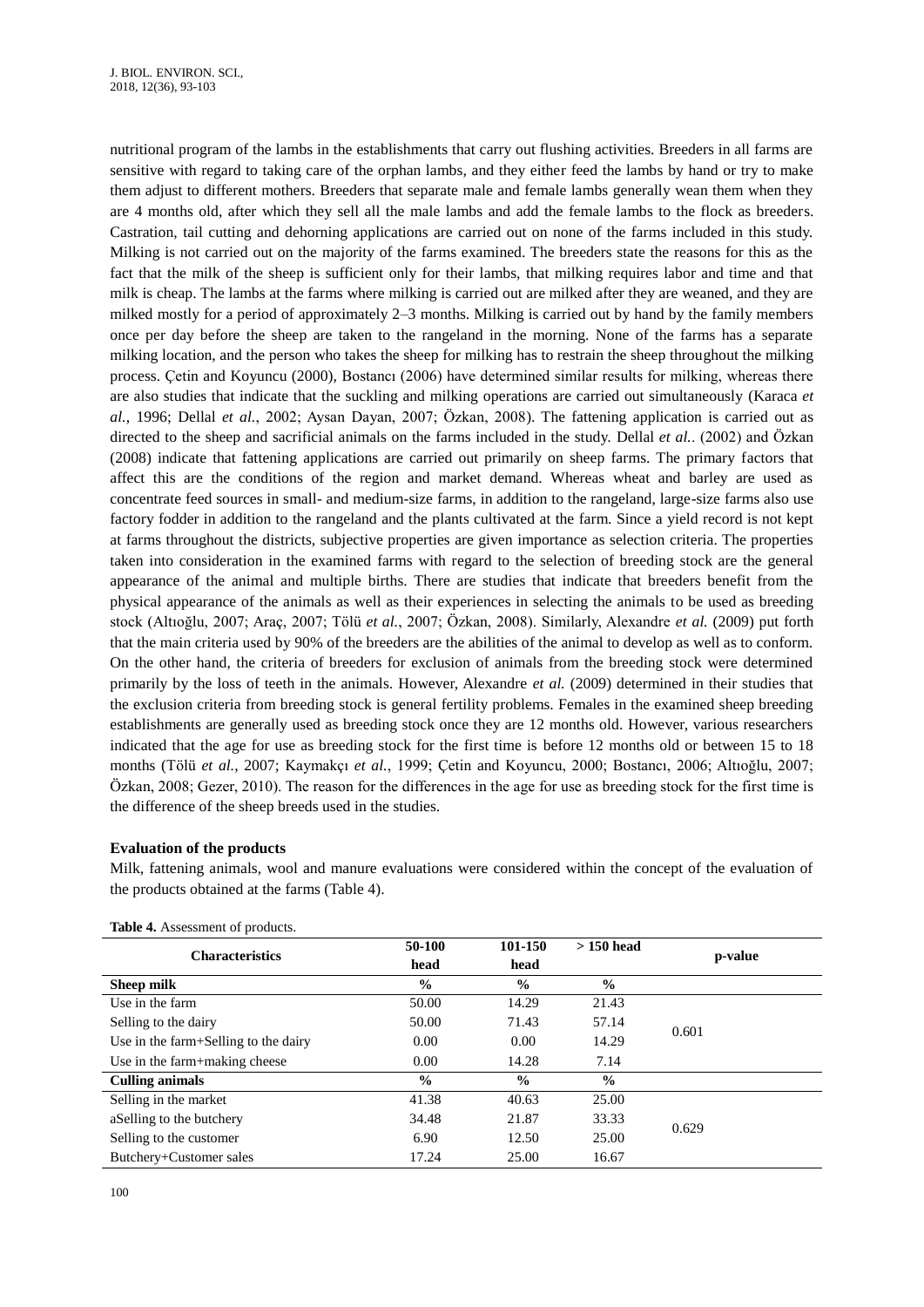| Wool                             | $\frac{0}{0}$ | $\frac{0}{0}$ | $\frac{6}{9}$ |         |                  |
|----------------------------------|---------------|---------------|---------------|---------|------------------|
| Exchanging for the shearing cost | 6.90          | 6.25          | 23.68         |         |                  |
| Selling                          | 37.93         | 68.75         | 71.05         |         | $p_{12} = 0.046$ |
| Use in the farm                  | 37.93         | 18.75         | 2.63          | < 0.001 | $p_{13} < 0,001$ |
| Selling+Use in the farm          | 0.00          | 3.12          | 0.00          |         | $p_{23}=0,028$   |
| Throwing to the garbage.         | 17.24         | 3.12          | 2.63          |         |                  |
| <b>Manure</b>                    | $\%$          | $\frac{0}{0}$ | $\frac{0}{0}$ |         |                  |
| Use in the farm                  | 93.10         | 96.87         | 71.05         |         | $p_{12} = 0,600$ |
| Selling                          | 6.90          | 3.13          | 28.95         | 0.004   | $p_{13}=0,024$   |
|                                  |               |               |               |         | $p_{23}=0,004$   |

Milk is used for family consumption purposes as yogurt, cheese or butter in 50% of the small-size farms examined, whereas in the other 50% of small-size farms, it is directly sold to dairies, while medium- and largesize farms generally utilize milk mostly by selling it to dairies. Furthermore, it was also observed that the findings are in accordance with the results of Çetin and Koyuncu (2000), Altıoğlu (2007), Araç (2007), Aysan Dayan (2007), Özkan (2008), Ceyhun *et al.* (2009), Obaido (2010), Kılıç *et al.* (2013), who observed that a significant portion of the consumption of milk obtained at sheep farms is for family purposes, while the remainder is generally sold as raw milk or is transformed into other milk products. However, milk is used only for the suckling of lambs at some sheep farms, and then the excess milk is sold (Bilginturan and Ayha 2009); whereas on other farms, 94.41% of the milk obtained is used for making cheese and the remainder is used as drinking milk (Acar and Ayhan 2012). The animals that are not included as breeding stock, or the breeding stock excess animals, are either first fattened after which they are sold to butcheries or they are directly sold to butcheries. The breeders generally either sell their animals at the markets themselves or sell them to the butcheries when the weight of the lambs is 40 kg on average at the end of the fattening period. The fattening method and the evaluation methods for the animals on the sheep farms are similar to those stated in other studies (Çetin and Koyuncu, 2000; Bostancı, 2006; Araç, 2007; Ceyhun *et al.*, 2009). Alexandre *et al.* (2009) also put forth that 65% of the breeders sell their animals to regular customers at the end of the fattening period. The methods for making use of the milk and breeding stock obtained depends on the region as well as the prominent products and market conditions of that region.

It was determined that the wool obtained is used for different purposes at the sheep farms included in the study. Small-size farms state that they have difficulties in selling the wool they obtain and thus use them to make quilts and mattresses for use in the establishments, whereas the majority of the medium- and large-size farms sell the wool they obtain. Large amounts of wool are obtained at the medium- and large-size farms depending on the number of animals. In parallel to this, the sales price of the wool increases.

It was determined in all farms included in the study that manure is generally used for the cultivation of fodder plants. Only a small amount of the manure obtained at the sheep farms can be sold. All farms that market the manure sell the manure directly. Similar to wool, large-size farms generate more manure because of the greater number of animals they have, and thus they can sell the manure more easily.

# **CONCLUSIONS**

In conclusion, the effects of the decrease in the number of small ruminant in Turkey in recent years were also observed in the Bursa province. The increase of industrialization, the decrease in the population of villages, and intensive agriculture are prominent factors for the increasing tendency towards bovine animals. Changes in the number of sheep at the farms visited are due mainly to insufficiency of income and not employing any shepherds. It was observed in flock management applications that none of the significant developments were due to an increase in the size of the farm or a change in the education status of the farmers. Small-size farms are actually better than the approaches used in medium- or large-size farms.

The geographical structure of the Bursa province and its farmlands, modern animal farms, establishments that process animal products, sufficient facilities for national and international marketing, and proximity to large cities or markets provide significant opportunities for the development of small ruminant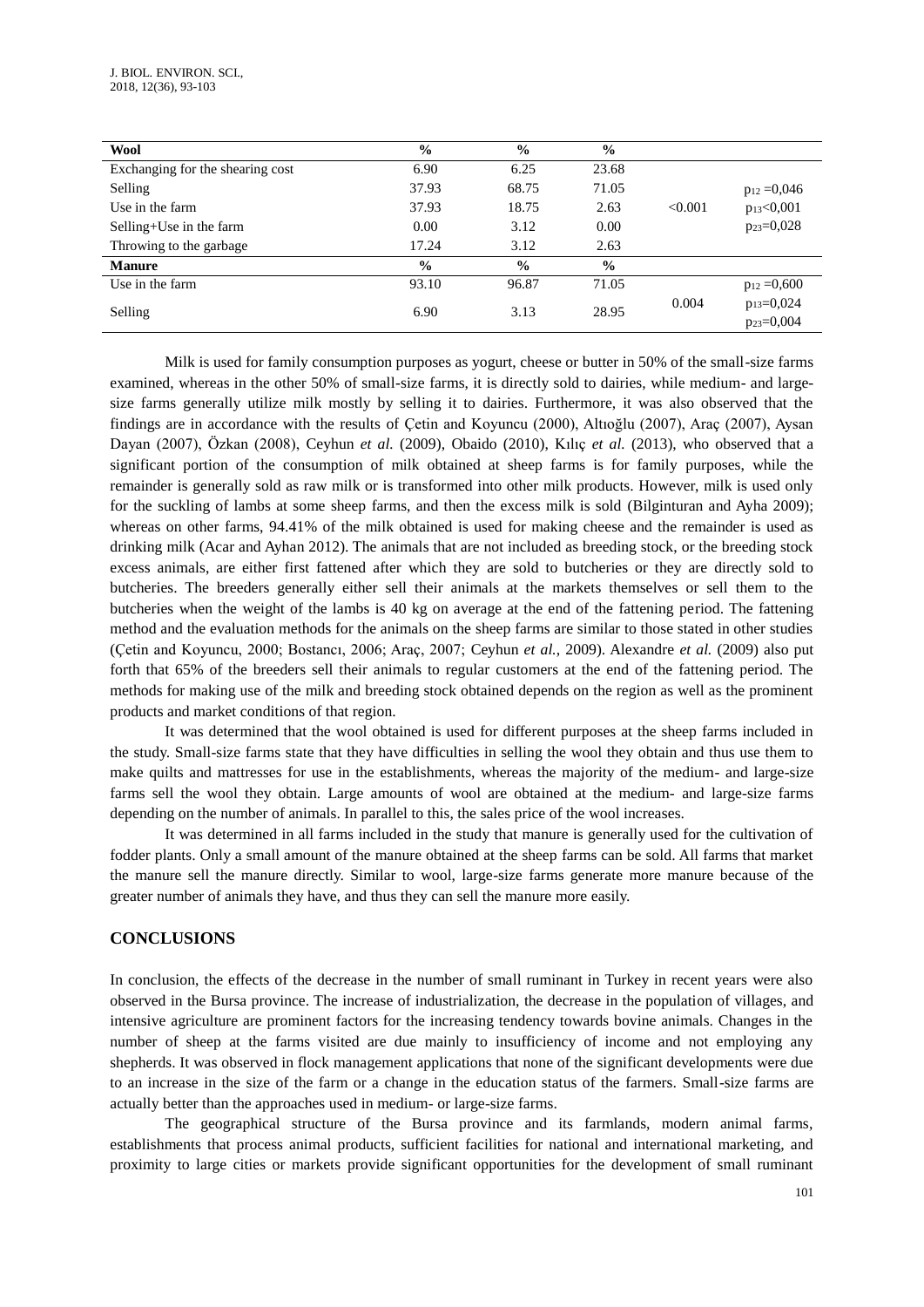breeding in addition to bovine and poultry breeding. In this scope, the utilization of approaches for increasing production and profitability in addition to the more active use of the already existing dynamics are important for the farms visited within the scope of this study.

# **ACKNOWLEDGEMENT**

This research contains a part of doctoral thesis of the first author.

# **REFERENCES**

- Acar M, and Ayhan V (2012). Isparta ili damızlık koyun keçi yetiştiricileri birliği üyesi keçicilik işletmelerinin mevcut durumu ve teknik sorunları üzerine bir araştırma. Tarım Bilimleri Araştırma Dergisi, 5(2): 98-101.
- Aksoy A, and Yavuz F (2012). Çiftçilerin küçükbaş hayvan yetiştiriciliğini bırakma nedenlerinin analizi: Doğu Anadolu Bölgesi örneği. Anadolu Tarım Bilimleri Dergisi, 27(2): 76-79.
- Alexandre G, Leimbacher F, Maurice O, Domarin D, Naves M, and Mandonnet N (2009). Goat farming systems in Martinique: management and breeding strategies. Tropical Animal Health and Production, 41: 635-644.
- Alkan İ, Yılmaz Hİ, Kandemir Ç, Ünal HB, Taşkın T, Koşum N, and Alçiçek A (2013). Analyze of sheep production in terms of animal welfare and development possibilities in İzmir region. In: VIth International Balkan Animal Conference, Balnimalcon, Tekirdağ, Turkey, pp.425-432.
- Altıoğlu A (2007). Adana ili Tufanbeyli ilçesi köylerinde koyun yetiştiriciliğinin karakterizasyonu. Yüksek Lisans Tezi, Çukurova Üniversitesi, Fen Bilimleri Enstitüsü Zootekni Anabilim Dalı, Adana, 85p.
- Araç B (2007). Diyarbakır ili keçicilik işletmelerinin yapısal özellikleri. Yüksek Lisans Tezi, Yüzüncü Yıl Üniversitesi, Fen Bilimleri Enstitüsü Zootekni Anabilim Dalı, Van.
- Aydın S, and Dellal G (2001). Artvin ilinin koyunun yetiştiriciliğinin yapısal özellikleri. Ankara Üniversitesi Ziraat Fakültesi yayın no: 222.
- Aysan Dayan Y (2007). Norduz koyunu yetiştiriciliği yapılan kimi işletmelerin yapısal özellikleri. Yüksek Lisans Tezi, Yüzüncü Yıl Üniversitesi, Fen Bilimleri Enstitüsü Zootekni Anabilim Dalı, Van.
- Bilginturan S, and Ayhan V (2009). Burdur ili damızlık koyun ve keçi yetiştiriciler birliği üyesi koyunculuk işletmelerinin yapısal özellikleri ve sorunları üzerine bir araştırma. Hayvansal Üretim, 50(1): 1-8.
- Bostancı MM (2006). Kırıkkale ilinde koyun yetiştiriciliğinin yapısal ve yetiştiricilik özellikleri. Yüksek Lisans Tezi, Ankara Üniversitesi, Fen Bilimleri Enstitüsü Zootekni Anabilim Dalı, Ankara, 59p.
- Ceyhun R, Taluğ AM, Atbakan B, and Çakır H (2009). Balıkesir ili koyunculuğu ve örgütlenme durumu. Türkiye Koyunculuk Kongresi, 12- 13 Şubat, İzmir, pp.304-311.
- Çetin B, and Koyuncu M (2000). Güney Marmara Bölgesi'nde koyunculuk işletmelerinin yapısal özelliği ve ekonomisi. Uludağ Üniversitesi Ziraat Fakültesi Araştırma ve İncelemeler, No:22, 42p.
- Dellal G, Eliçin A, Tekel N, and Dellal İ (2002). GAP bölgesinde küçükbaş hayvan yetiştiriciliğinin yapısal özellikleri. Tarımsal Ekonomi Araştırma Enstitüsü Proje Raporu 2002-1, Temmuz 2002, Ankara.
- Durmuş E (2010). Tunceli ilinde hayvancılık. Fırat Üniversitesi Sosyal Bilimler Dergisi, 20(1): 83-114.
- Gezer ON (2010). Sivas ili koyunculuk işletmelerinin yapısal özellikleri. Yüksek Lisans Tezi, Selçuk Üniversitesi, Fen Bilimleri Enstitüsü, Zootekni Anabilim Dalı, Konya.
- Karaca O, Aşkın Y, Cemal İ, and Çivi A (1996). Doğu Anadolu göreneksel koyun yetiştirme sistemlerinin çağdaş ıslah programları bakımından potansiyelleri. Hayvancılık' 96 Ulusal Kongresi, 18-20 Eylül 1996, İzmir, pp.160-168.
- Karagöz H (2009). Türkiye ve Konya'da hayvancılık sektörü, sektörün sorunları ve çözüm önerileri. Etüd Araştırma Servisi, Konya, 21p.
- Karaman S, Ulutaş Z, Şirin E, and Aksoy Y (2012). Tokat yöresindeki ağılların yapısal ve çevre koşulları yönünden durumu ve geliştirme olanakları üzerine bir araştırma. Gaziosmanpaşa Üniversitesi Ziraat Fakültesi Dergisi, 29(2): 29-41.
- Katanos J, Karabalis K, and Papadopoulou S (2009). Status of sheep and goat farming in Lagkada Province of Thessalonika prefecture, in Central Macedonia, Greece. Options Méditerranéennes, A 85: 411-416.
- Kaymakçı M, and Sönmez R (1996). Türkiye Küçükbaş Hayvan Islahı Stratejisi. Hayvancılık'96 Ulusal Kongresi, Cilt 1, 18-20 Eylül, İzmir.
- Kaymakçı M, Özkaya T, Koşum N, Taşkın T, and Soya H (1999). Kuzey Kıbrıs Türk Cumhuriyeti koyun yetiştiriciliğinin yapısal özellikleri ve verimliliği. Ege Üniversitesi Ziraat Fakültesi, Bornova, Proje Raporu- Haziran 1999, İzmir.
- Kılıç İ, Bozkurt Z, Tekerli M, Koçak S, and Çelikeloğlu K (2013). A study on animal welfare standards in traditional sheep breeding enterprises. Ankara Üniversitesi Veteriner Fakültesi Dergisi, 60: 201-207.
- Kocaman İ, and Yüksel AN (2001). Türkgeldi ve İnanlı Tarım İşletmelerindeki bağlı (duraklı) süt sığırı ahırlarının iklimsel çevre koşulları ve denetimi. Ankara Üniversitesi Ziraat Fakültesi Dergisi, 33(1): 69-78.
- Koyuncu M (2012). Türkiye hayvancılığında küçükbaş hayvancılığının yeri. Bursa Tarım Kongresi, 27-29 Eylül, 156-167.
- Obadio M (2010). Orta Suriye koyunculuğunun karakterizasyonu ile geleneksel ve geliştirilmiş bakım besleme koşullarında yapılan yetiştiriciliğin karşılaştırılması. Yüksek Lisans Tezi, Çukurova Üniversitesi, Fen Bilimleri Enstitüsü, Zootekni Anabilim Dalı, Adana.
- Özkan İ (2008). Viranşehir ilçesinde geleneksel üretim yapan koyunculuk işletmelerinde elde edilen verilerin değerlendirilmesi. Yüksek Lisans Tezi, Çukurova Üniversitesi, Fen Bilimleri Enstitüsü, Zootekni Anabilim Dalı, Adana.